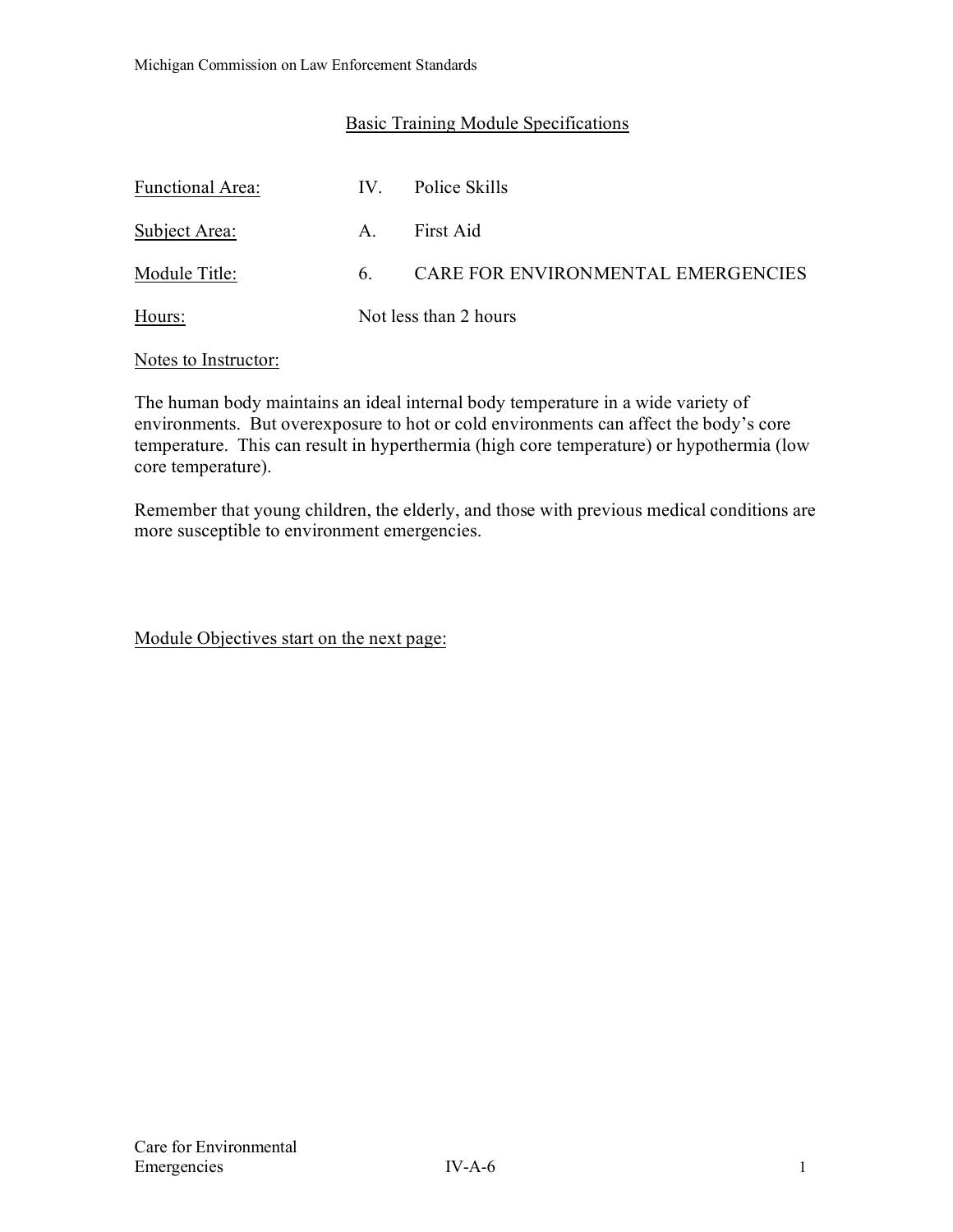## IV.A.6.1. Provide Care for Cold Emergencies.

- a. Describes the signs and symptoms of exposure to cold (hypothermia): (1) cold or cool skin temperature;
	- (2) shivering and low body temperature;
	- (3) decreased mental status (impaired judgment, memory lapse, etc.);
	- (4) lack of coordination or muscle rigidity; or
	- (5) muscle/joint stiffness or loss of sensation.
- b. Describes first aid techniques and victim care for:
	- (1) localized cold injury (frostbite):
		- (a) stabilize the extremity or part (if an early injury);
		- (b) cover the affected part (if an early injury);
		- (c) do not rub or massage the part;
		- (d) cover the part with dry, sterile dressings (if a late injury); and
		- (e) do not rub, apply heat, or rewarm (if a late injury).
	- (2) hypothermia:
		- (a) take appropriate standard precautions;
		- (b) perform primary assessment;
		- (c) remove victim from cold;
		- (d) remove wet, frozen or constricting clothing; and
		- (e) monitor vital signs.
	- (3) cold water near drowning:
		- (a) perform a primary assessment;
		- (b) administer artificial respiration, if needed;
		- (c) place something under the victim to prevent heat loss;
		- (d) cover only trunk of body to conserve body heat; and
		- (e) remove wet, frozen or constricting clothing.
- IV.A.6.2. Provide Care for Heat Exhaustion.
	- a. Identifies the signs of heat exhaustion as:
		- (1) mild to moderate sweating;
		- (2) pale, moist skin;
		- (3) tiredness, weakness;
		- (4) muscle cramps; or
		- (5) nausea and vomiting.
	- b. Uses proper procedures to care for heat exhaustion:
		- (1) perform primary assessment;
		- (2) move victim to cool area;
		- (3) loosen or remove excess clothing; and
		- (4) place victim in recovery position.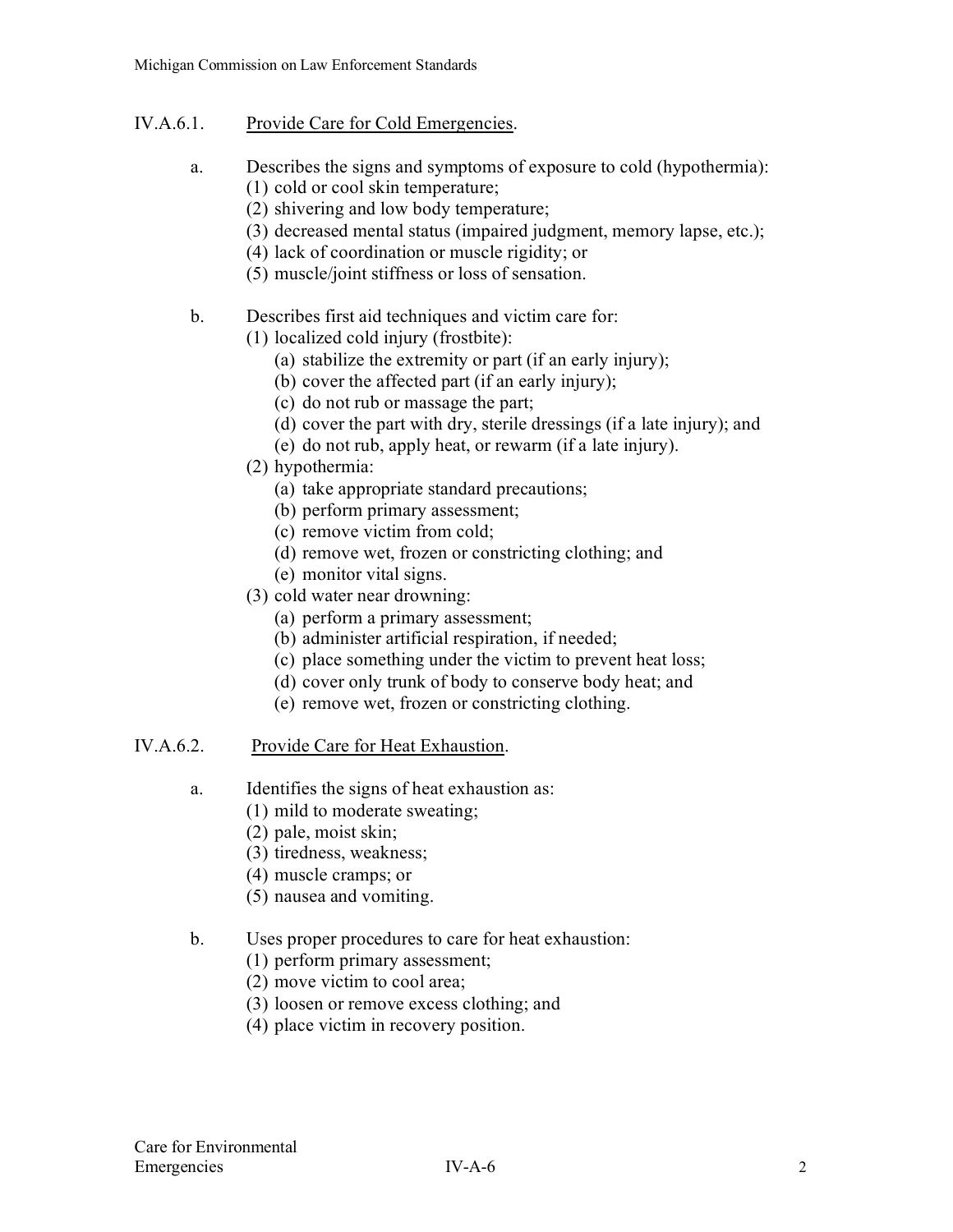#### Notes to Instructor:

Heat exhaustion is a condition that can occur when an individual is exposed to excessive heat for a long time. The body's normal cooling mechanisms become overloaded and begin to fail. The typical patient will present with skin that is moist, pale, and cool to the touch.

- IV.A.6.3. Provide Care for Heat Stroke.
	- a. Identifies the signs of heat stroke, which is a life-threatening emergency, as: (1) hot, red dry skin (flushed face);
		- (2) rapid pulse;
		- (3) decreased level of consciousness; and
		- (4) convulsions.
	- b. Monitors victim's vital signs due to life threatening nature of heat stroke.
	- c. Uses proper procedures to treat for heat stroke:
		- (1) use immediate measures to cool the body;
		- (2) treat for shock; and
		- (3) ensure EMS activation.

#### Notes to Instructor:

Prolonged exposure to heat creates dry or moist skin, which may feel warm or hot to the touch. Emphasize that heat stroke is a life-threatening emergency. A victim's body temperature may increase to 105 degrees or higher. The victim will almost always present with an altered mental status.

#### IV.A.6.4. Provide Care for Burns.

- a. Determines the source of the burns (e.g., fire, chemicals, scalding water, radiation) and the extent of the burns (e.g., which body portions are affected, whether respiratory system is affected).
- b. Removes victim if the situation may produce additional injury (e.g., remove from burning car, remove from pool of caustic material, etc.).
- c. Uses proper procedures to treat for burns:
	- (1) saturate with water for superficial burns;
	- (2) care for shock;
	- (3) monitor vital signs; and
	- (4) cover the burned area with dry, clean dressing to reduce the potential for infection.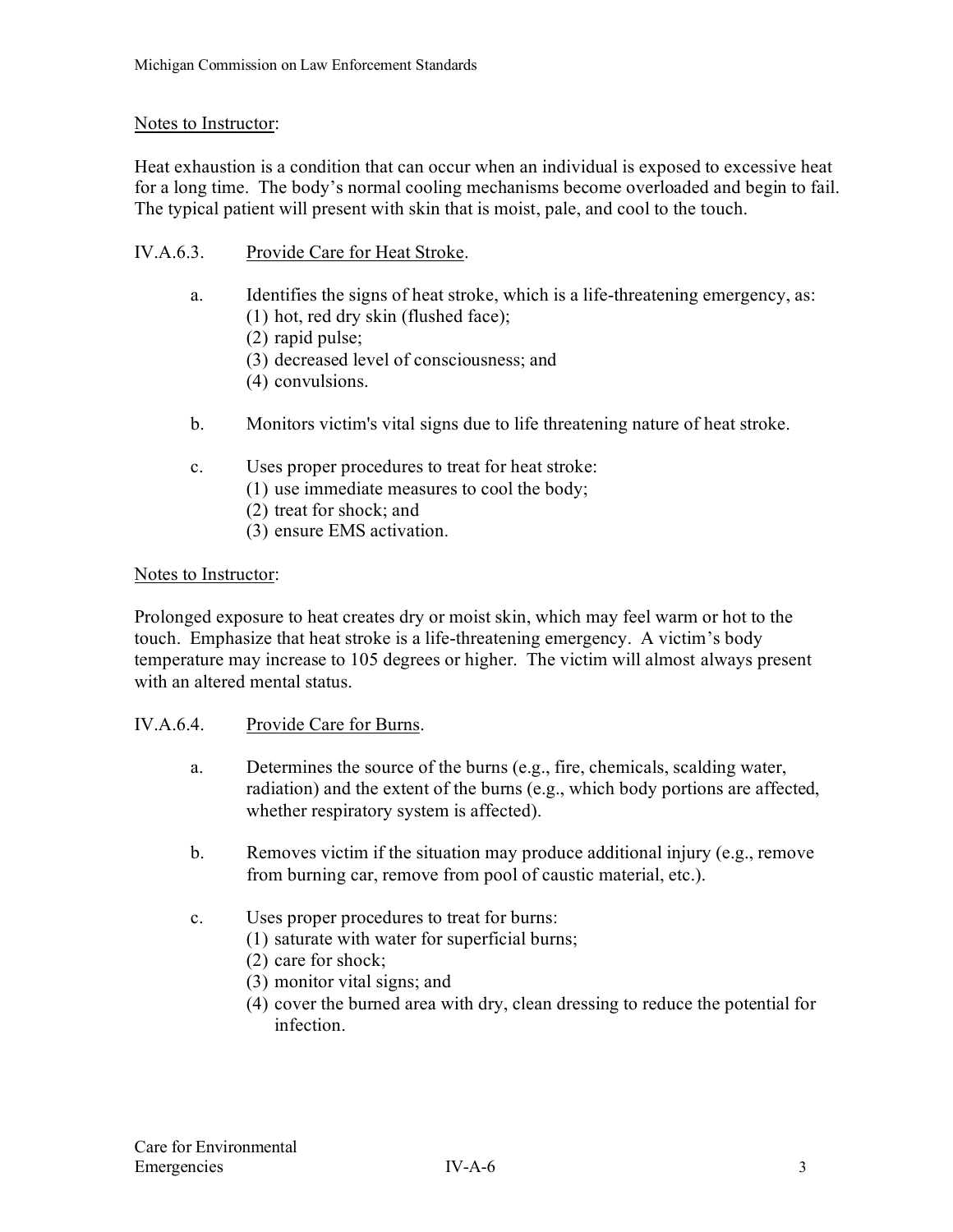### IV.A.6.5. Provide Care for Electric Shock.

- a. Determines if there is a potential electrical danger to victim, officers, and bystanders (e.g., downed wires, electrified water, etc.).
- b. Takes appropriate corrective action to eliminate the electrical danger: (1) takes action when such action is safe (e.g., unplugs fixture, shuts off (2) power, etc.); and (3) notifies power company when situation endangers people (e.g., downed
	- (4) power lines, etc.).
- c. Determines need for first aid:
	- (1) lack of pulse and/or respiration;
	- (2) severe bleeding;
	- (3) burns (entrance and exit); and
	- (4) other injuries.
- d. Uses proper procedures to treat electrical shock:
	- (1) administers CPR, if necessary;
	- (2) controls bleeding;
	- (3) treats for shock.

#### IV.A.6.6. Provide Care for Anaphylactic Shock.

- a. Recognizes that anaphylactic shock occurs when people come in contact with a substance to which they are severely allergic, which is a life-threatening emergency.
- b. Determines there are different causes of anaphylactic shock, including:
	- (1) insect bites and stings;
	- (2) foods (nuts, spices, shellfish, etc.);
	- (3) inhaled substances; or
	- (4) certain chemicals or medications.
- c. Identifies the signs and symptoms of anaphylactic shock, which include:
	- (1) burning, itching, or breaking out of the skin;
	- (2) difficult breathing, with possible chest pains and wheezing;
	- (3) weak, rapid pulse; or
	- (4) lips that turn blue (cyanosis).
- d. Uses proper procedures to care for anaphylactic shock:
	- (1) conduct a primary assessment of the victim;
	- (2) talk to the victim about possible allergies;
	- (3) look for medical identification jewelry;
	- (4) monitor and support the ABCs; and
	- (5) keep the victim in a supine position.